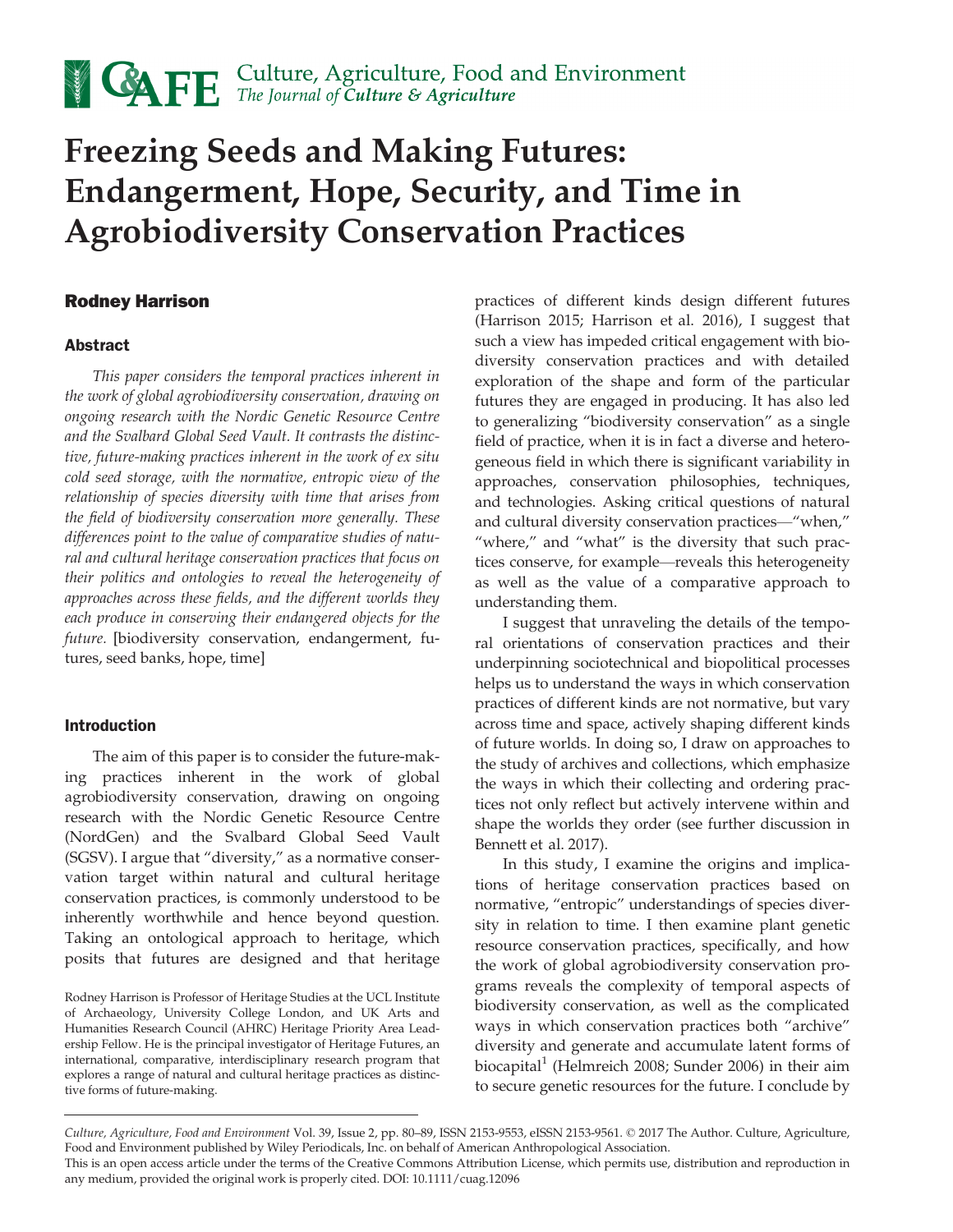considering the work of the SGSV in relation to current anthropological interests in "hope"—interests that are embedded more generally in concerns with futures and future-making. In doing so, I suggest that the work of the SGSV in banking diversity could be viewed both as a way in which hope—as a form of biopolitical power which is here integrally connected with particular formations of biocapital—is generated and distributed and a specific form of anticipatory temporal disposition toward the future.

# Conservation, Diversity, Endangerment, and Entropy

At the time of writing, we have just passed the midpoint of what the United Nations has named "the Biodiversity Decade" (2011–2020). Even though it has come to dominate the ways in which we understand, value, and care for the "natural" world, "biodiversity" as a concept is relatively young, only emerging as a specifically identified target for conservation activity during the late 1970s and 1980s (Heyd 2010; Sepkoski 2016; Takacs 1996). The First National Forum on Biodiversity held in Washington, D.C., in September 1986, organized by conservation biologists E.O. Wilson and Walter Rosen (see Wilson 1988), is commonly held to mark the entry of the concept into international public discourse. While the concept of cultural diversity as a normative principle has a longer pedigree, emerging in part as a result of UNESCO's antiracism work in the 1950s (see discussion in Bennett et al. 2017), it nonetheless also gained significant traction through its connection to biodiversity as a concept throughout the 1980s and 1990s (see Heyd 2010; Maffi 2005, Takacs 1996). Today, the conservation of diversity—biological and cultural—mobilizes significant global resources.

It has long been observed that "heritage," both "natural" and "cultural," is generally defined within the context of some implicit or explicit threat to objects, species, landscapes, or practices that are perceived to hold a form of collective value (e.g., Holdgate 1999; Lowenthal 1985). One way in which modern societies manage the risk and uncertainty that arise from such implicit or explicit threat is through placing increased trust in "experts" and abstract "expert systems" over local forms of knowledge (Giddens 1991, 29–32). Risk functions in Foucault's conception of modern societies as "a governmental strategy of regulatory power by which populations and individuals are monitored and managed" (Lupton 1999, 87). Risk is calculated and

defined by a range of "experts" who produce statistics and data that make risk calculable and hence manageable. Elsewhere, I have explored the links between the increasing bureaucratization and professionalization of heritage as "modern" strategies for the care and management of heritage "risk" or "endangerment" (Harrison 2013, 2016). Work by Rico (2015, 2016) and others (e.g., Meskell 2012, 2014) makes clear the connection between natural and cultural heritage conservation practices and the production of what Vidal and Dias (2016) refer to as a broader "endangerment sensibility" that is characteristic of the "risk society" (Beck 1992). This sensibility underlies efforts manifesting materially and discursively in the late twentieth and early twenty-first centuries to identify, calculate, and protect a range of threatened conservation targets. It unites and motivates a broad range of natural and cultural heritage conservation practices of many different forms, from the work of frozen zoos to museums, and from the conservation of biosphere reserves to the protection of world heritage sites (Vidal and Dias 2016). It is articulated by way of specific conservation practices: listing, classifying, ordering, specifying, managing, and preserving (see Harrison 2016). These practices can be studied not only historically, but also ethnographically, to explore the particular ways in which they enact and produce discrete (and often disparate) futures (Harrison et al. 2016). My exploration of the temporal aspects of ex situ cold agrobiodiversity conservation practices in this paper is one example of this approach.

Sepkoski (2016) has drawn attention to the significant discursive shift that occurred with the introduction of the concept of biodiversity, from a focus on individual species or landscapes as conservation targets to the combined contribution of these parts to a whole. Importantly, he situates this move historically within a new understanding of the nature of species extinction, itself derived from the "new catastrophism" of paleontology and evolutionary biology. He notes that in the nineteenth century, species extinction was commonly understood as a slow and normative process that contributed to the continuous renewal of a natural equilibrium: that as certain species went extinct, others, through processes of natural selection, would replenish "nature's economy" (see discussion in Worster 1994) to maintain the balance of nature. Indeed, he notes that in this view, species extinction might even be viewed as progressive, weeding out "unfit" species in favor of more adaptive ones.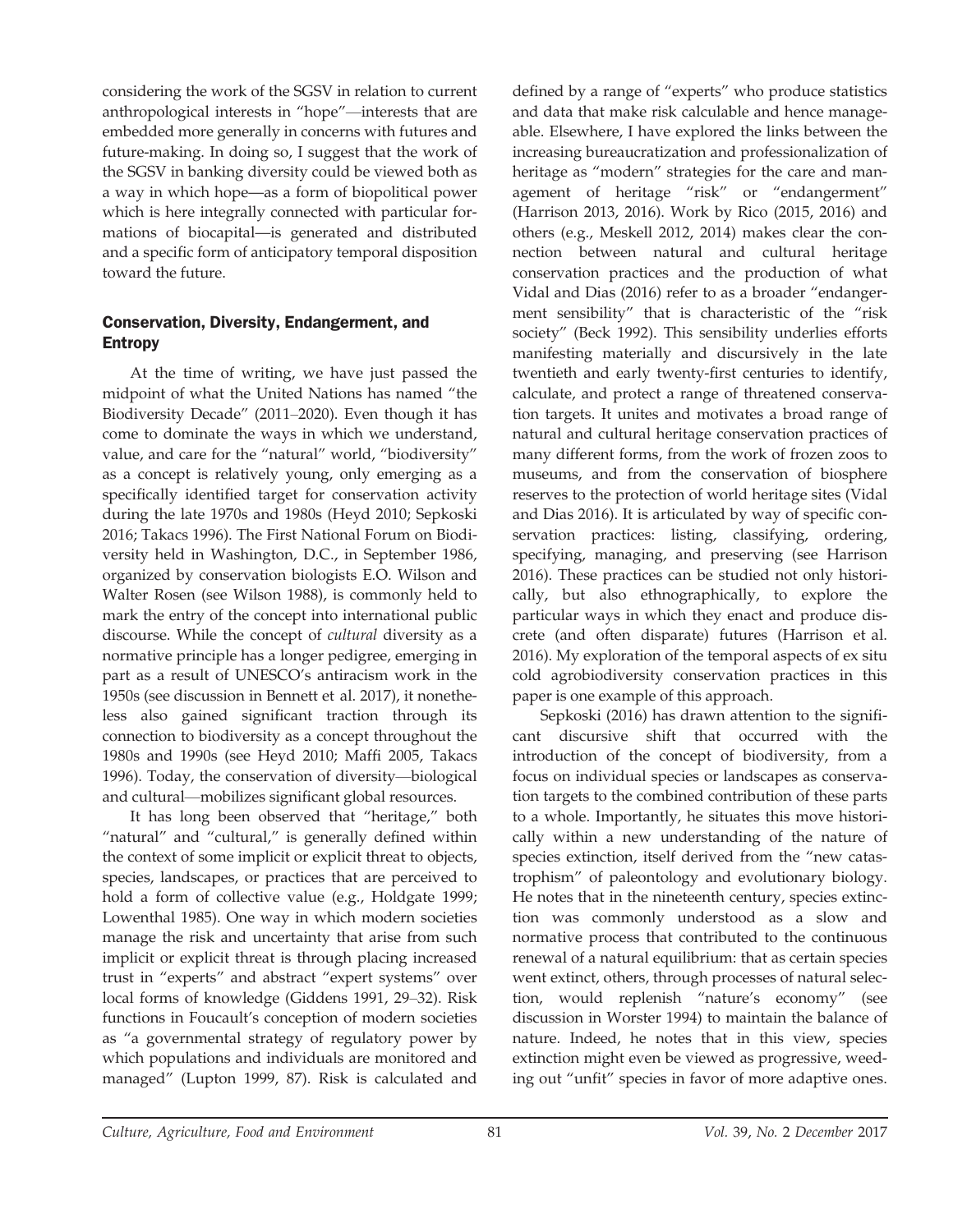The number of species in the world was thus understood to always be maintained in a stable state or, alternatively, might be understood to be steadily increasing with time. During the 1970s and 1980s, within the context of the development of systems and chaos theory, and of Cold War fears of possible nuclear planetary annihilation, Sepkoski notes that paleontologists and evolutionary biologists began to question Darwinian models and the implication that extinction might be understood to be a function of the "imperfection" of less-fit species. This coincided with the development of new theories of mass prehistoric extinctions related to catastrophic events, such as that of a meteorite impact event approximately 65 million years ago, thought to have brought the Cretaceous period to its conclusion.

The implication of these new theories was that while the "natural" state of things was for species diversity to increase exponentially over time, the number of species had neither been stable nor had increased at a stable rate over the Earth's history, and certain catastrophic mass extinction events had made a major impact on species diversity over time. Work on the nature of these mass extinction events suggested that the evolutionary lineages that survived such events tended to actually be more homogenous in other regards:

... even if diversity—as measured by the sheer number of species alive—has increased, it has become a more homogenous kind of diversity, since those species are clustered within fewer and fewer higher taxa (Sepkoski 2016, 77).

Sepkoski points to the influence of these ideas on E.O. Wilson's work, in particular, in forming an accepted view of species extinction as an irreversible and potentially erratic and catastrophic process, where species diversity is endangered by the likelihood of such catastrophic processes and likely decreases with time. Importantly, this view of biodiversity as a normative target for natural heritage conservation activity gained traction from its connection with other apparatuses (cf. Harrison 2013, 2016) that were developed to address the endangerment sensibility, in particular those concerned with the measurement of the endangerment of cultural and linguistic diversity (Maffi 2005). I have already noted the somewhat earlier appearance of cultural diversity as an endangered object, conservation target, and field of intervention in the post-WWII work of UNESCO. Lévi-Strauss (1952) suggested that each

culture contributed a unique and "distinctive" part of a collective human diversity. As such, he suggested that human progress, understood in its most fundamental terms as entering into the experience of modernity, was to be measured as the result of the interactions of different cultural groups, rather than being conceived of as the outcome of any cultural, biological, or technological trait inherent to any of them. Progress was a function of intercultural knowledge, and thus, cultural diversity was integral to progress. But here, as Lentin (2005:387) points out, lay a contradiction, because such intercultural dialogue would ultimately lead to the erosion of cultural distinctiveness, and hence of cultural diversity, rather than strengthening it. Bennett et al. (2017) show how this contradiction led to the development of special categories of endangered personhood—in particular the transnational concept of "indigeneity"—which would require particular forms of conservation practices to maintain in the face of the inherent threats of intercultural dialogue.

I refer to the temporal implications of such a view of cultural and biological diversity—one in which diversity naturally tends to decrease with time and in which time itself is perceived to represent an implicit threat to biological and cultural diversity—as an "entropic" view of the relationship between diversity and time. While it is conventional to view both natural and cultural heritage conservation as relating generally to "modern" conceptions of linear, accelerating time (see Harrison 2013), I suggest that different temporal dispositions directly shape, and are in turn shaped by, specific conservation practices. In this perspective, I am influenced by Radin's (2013) work on the "latent futures" conserved in frozen human blood and tissue samples, extracted from the bodies of Indigenous people (themselves understood historically by anthropologists and geneticists to represent a "frozen" or arrested state of humanity; see Bennett 2005; Bennett et al. 2017) as part of the International Biological Program (1964–1974).

I will now turn to look in detail at the work of the SGSV and consider to what extent their specific conservation practices might be seen to contribute to, or conflict with, the construction of this entropic view of the relationship between diversity and time.

#### The Svalbard Global Seed Vault

The SGSV is currently the world's largest secure seed storage facility, established in 2008 by the Royal Norwegian Ministry of Agriculture and Food; the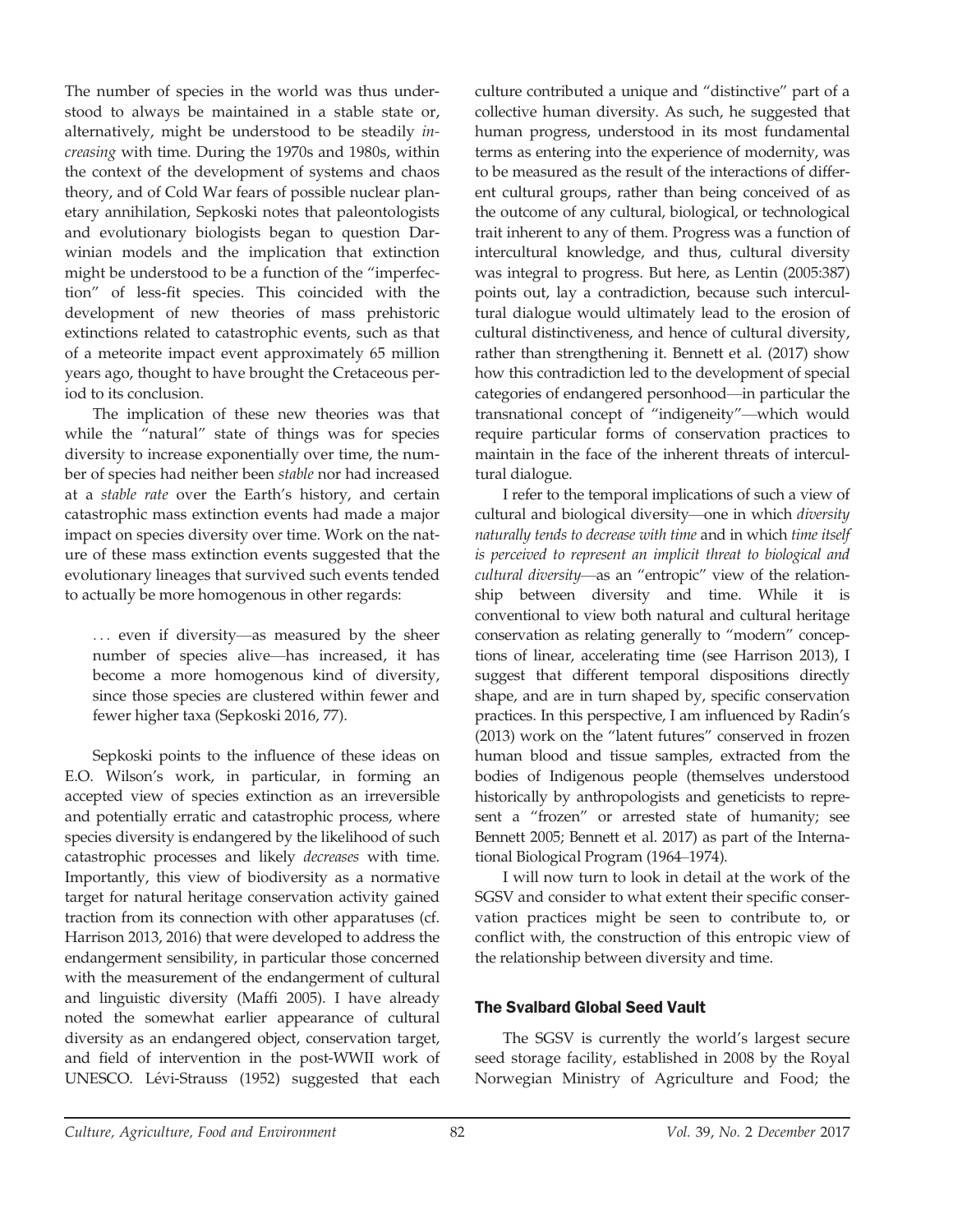Global Crop Diversity Trust (now known as the "Crop Trust"), an independent international organization based in Germany (established as a partnership between the United Nations Food and Agriculture Organization (FAO) and the Consultative Group on International Agricultural Research); and the Nordic Genetic Resource Centre (NordGen). At a cost of US\$9 million to the Norwegian government, the construction of the SGSV began in 2005 as a result of the recommendations of the 2004 International Treaty on Plant Genetic Resources for Food and Agriculture, which created a global ex situ system for the conservation of agricultural plant genetic resource diversity. Situated on the remote island of Spitsbergen in the Norwegian Svalbard archipelago, high in the Arctic north, it received its first deposits of seeds in 2008. NordGen is responsible for the day-to-day operations of the facility and maintains a publicly accessible database documenting its samples. NordGen's website (NordGen 2016) provides the details of its operations, as follows. The site reports that the SGSV holds in its frozen repository approximately 850 thousand accessions and 54.7 million seeds, provided by 233 countries and 69 depositor institutions. Each accession represents a sample taken of a specific living crop population from a specific geographic location at a specific point in time, and is usually made up of approximately 500 individual seeds. Depositing institutions first dry the seed accessions to limit their moisture content to 5-6%, and then seal them inside an individual airtight aluminum bag. These bags are packed into standard-sized crates and stacked on shelving racks within one of the three separate, identical storage vaults, each measuring approximately  $9.5 \times 27$  meters, which are refrigerated to maintain a constant temperature of  $-18^{\circ}$ C (Figure 1). These vaults have been excavated approximately 120 meters into the side of a sandstone mountain at a height of 130 meters above sea level; entry to the vaults is via a 100-meter entrance tunnel (Figure 2). Equal parts bunker and frozen "ark," the dramatic facade (Figure 3) includes a commissioned artwork, Perpetual Repercussion by Dyveke Sanne, which "renders the building visible from far off both day and night, using highly reflective stainless steel triangles of various sizes" (Government of Norway 2015). The cold climate and permafrost ensure that even if power is lost, the storage vaults would remain frozen for a significant period of time, even taking into account the possible effects of climate and sea level changes.2 "Designed for [a] virtually infinite lifetime,"

#### Figure 1.

Interior of the central of three storage vaults at SGSV showing standardized storage crates on shelving units. Each box is individually bar-coded and registered on the SGSV database. Photograph by the author. [This figure appears in color in the online issue.]



#### Figure 2.

The "Svalbard tube"—the long entrance tunnel leading from the external concrete portal building into the mountainside to the three identical vaults. Photograph by the author. [This figure appears in color in the online issue.]

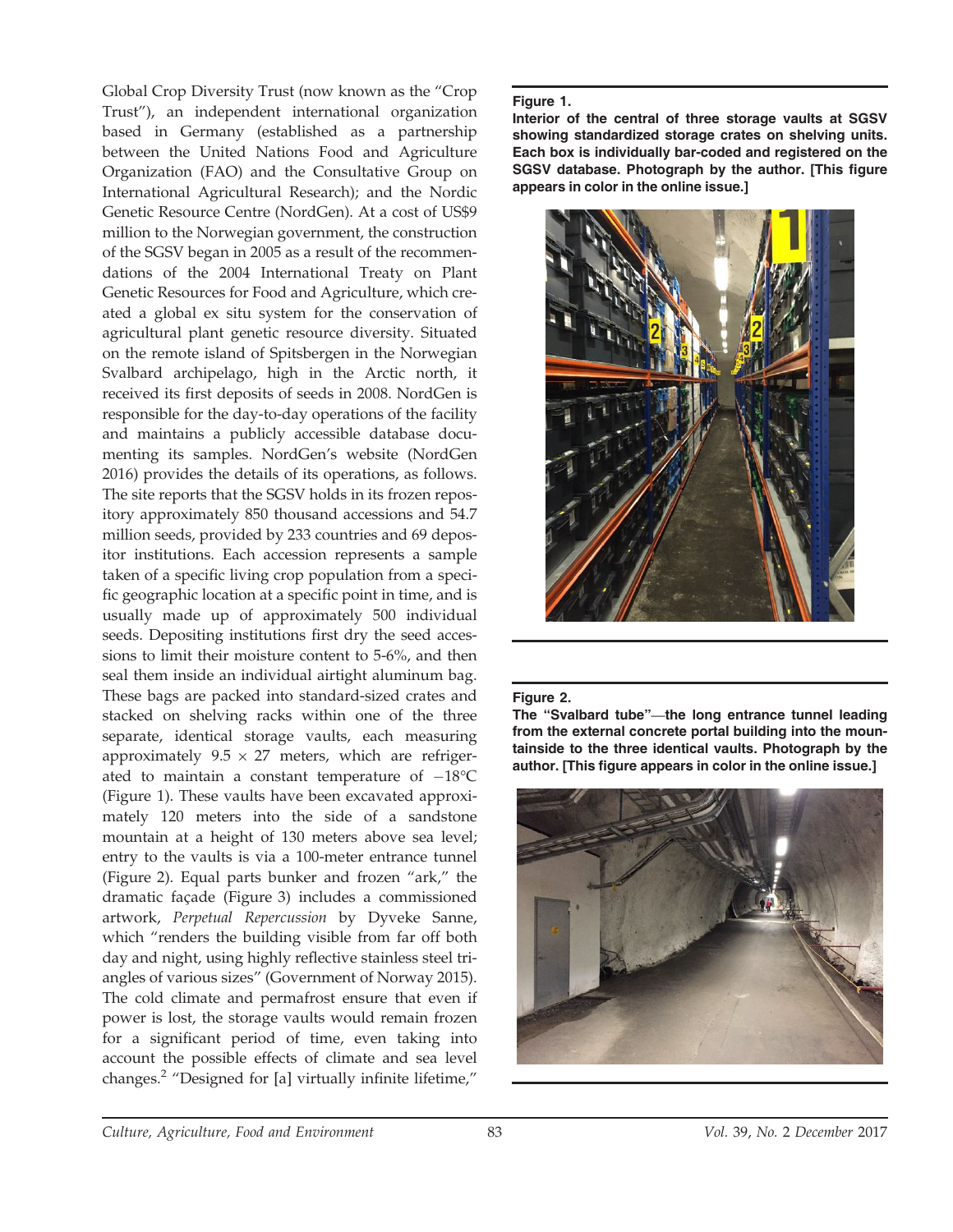#### Figure 3.

The SGSV's dramatic concrete portal building and facade, including the artwork, Perpetual Repercussion by Dyveke Sanne. Photograph by the author. [This figure appears in color in the online issue.]



it is perceived to be "robustly secured against external hazards and climate change effects" (Government of Norway 2015).

The SGSV is not a conventional seed bank, but was conceived of as part of a global system to facilitate the secure storage of a duplicate "backup" of seed accessions held in national and regional repositories.

"Worldwide, more than 1,700 genebanks hold collections of food crops for safekeeping, yet many of these are vulnerable, exposed not only to natural catastrophes and war, but also to avoidable disasters, such as lack of funding or poor management. Something as mundane as a poorly functioning freezer can ruin an entire collection. And the loss of a crop variety is as irreversible as the extinction of a dinosaur, animal or any form of life" (Crop Trust 2016a).

These backup sets of seeds are stored free of charge and are held as part of an international agreement in which the seeds remain the property of the depositing institution, and are available for withdrawal only by that institution, at any time. It is thus not an active genebank, but a literal "vault" containing a secure stock of duplicate accessions, which can be used if seed stocks from the depositing institution become depleted or lost. The need for such a facility seemed clearly demonstrated when, in September 2015, scientists from the International Centre for Agricultural Research in Dry

Areas (ICARDA) who had lost access to their genebank facility in Aleppo, Syria, requested the return of seeds deposited in the SGSV, to reconstruct their collection in a new facility in Lebanon. This first withdrawal of seed samples from the SGSV as a result of the ongoing conflict in Syria was reported widely in the media, and seemed to indicate that the SGSV was already fulfilling a purpose that had previously been assumed would arise in a more distant future (most often framed within the temporal horizon of medium- to long-term global climate change; see Fowler 2008), thus justifying the significant investment in this global "insurance policy." The manager of the new ICARDA genebank facility in Terbol, Bekaa, was reported to have said of the withdrawal of seed samples "It [SGSV] was not expected to be opened for 150 or 200 years... It would only open in the case of major crises but then we soon discovered that, with this crisis at a country level, we needed to open it" (Alabaster 2015).

# Banking Diversity, Making Futures, and Securing Hope

In explaining the need for such a repository, the SGSV's mission is framed within what we might see as a fairly conventional articulation of the endangerment sensibility and its accompanying entropic view of the relationship between diversity and time. The Crop Trust, as the charitable organization responsible for funding the ongoing operations of the SGSV and the preparation and shipment of seed from developing countries, perhaps articulates this most clearly in its explanation of the SGSV's purpose: "The purpose of the Svalbard Global Seed Vault is to provide insurance against both incremental and catastrophic loss of crop biodiversity held in traditional seed banks around the world. The Seed Vault offers 'fail-safe' protection for one of the most important natural resources on earth." It continues: "Crop diversity is the resource to which plant breeders must turn to develop varieties that can withstand pests, diseases, and remain productive in the face of changing climates. It will therefore underpin the world food supply... the Seed Vault will ensure that unique diversity held in genebanks in developing countries is not lost forever if an accident occurs" (Crop Trust 2016b). In these statements, we see all of the conventional articulations of an entropic view of diversity, including the potential loss of diversity through catastrophic incidents and the need to build resilience in the face of such changes.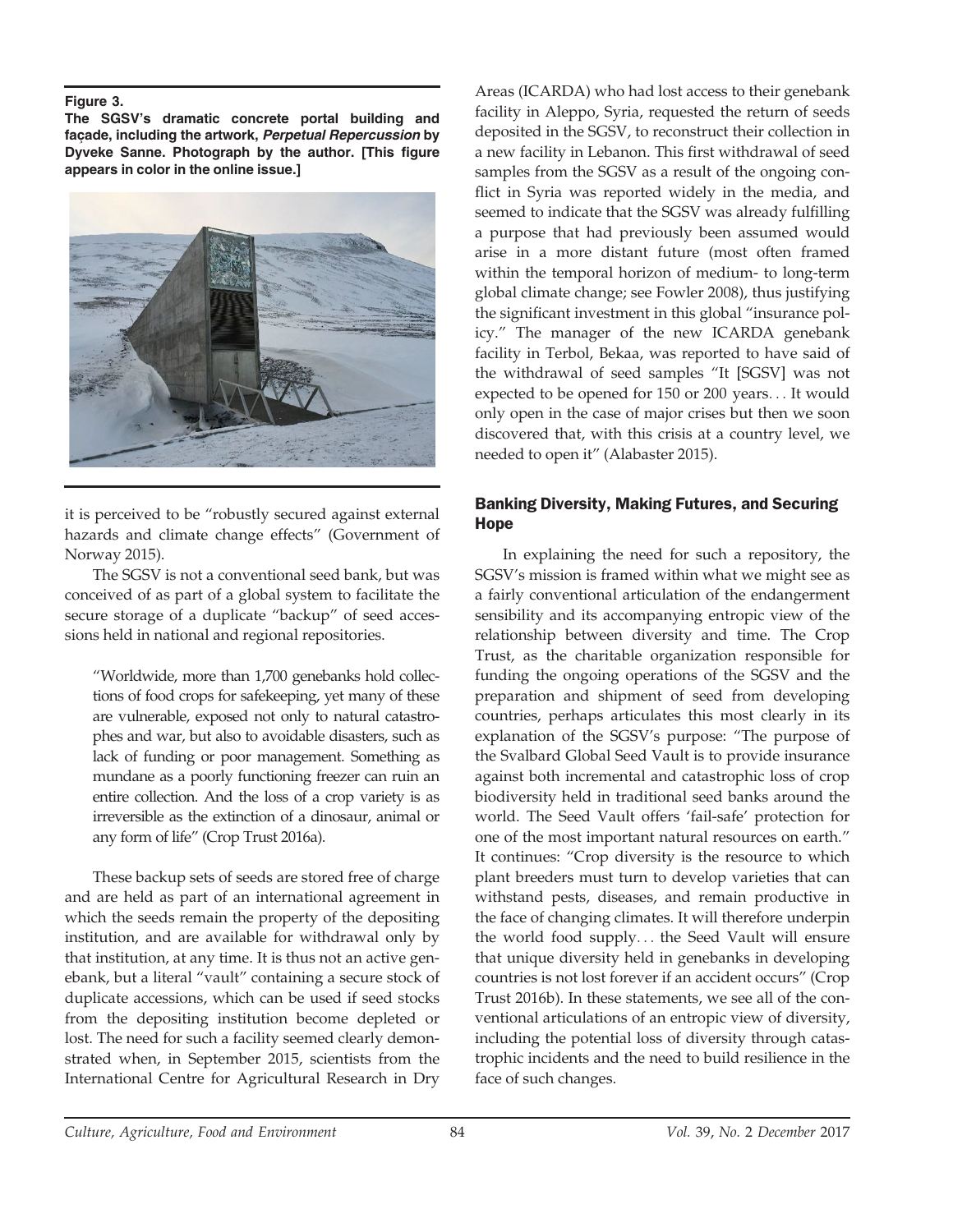However, the situation becomes somewhat more complicated when we consider the operation of the SGSV in relation to the global system of agrobiodiversity conservation, and in particular, the relationship of the materials stored in the SGSV to the specific conservation targets of agrobiodiversity conservation practices. As Peres (2016) shows, seed banks were originally developed as part of a strategy to ensure the maintenance of crop genetic diversity in the face of widespread adoption of a small number of highyielding crop varieties during the agricultural industrialization and modernization of the twentieth century. The freezing of seeds would enable the maintenance of agrobiodiversity without the need for ongoing cultivation of old crop varieties, resulting in an "archive" of the evolutionary histories of crop varieties that might be of use to future generations of agricultural scientists and farmers.

The notion of "genetic erosion" fundamentally underpins this global system. First coined at the 1967 FAO/International Biological Program Technical Conference on the Exploration, Utilization and Conservation of Plant Genetic Resources (Pistorius 1997, 2), the concept gained strength from its resonance with the by then, well-known concept of soil erosion, suggesting that the full range of both wild and domesticate genetic diversity, threatened with "erosion" by agricultural modernization programs, was fundamental to future food security (see Fenzi and Bonneuil 2016, 74-6). "Landraces," localized genetic variants of crop species resulting from both cultural and natural selection processes, were seen to represent a bank of genetic diversity that held potential for future crop improvement to both mediate the effects of future climate change and develop resilience to future diseases (e.g., see further discussion in Hummer 2015).

Peres (2016), drawing on the work of Parry (2004) and van Dooren (2009), goes on to show that the present system of genebanks is the outcome of debates in the 1960s and 1970s surrounding the most appropriate methods of agrobiodiversity conservation—in situ or ex situ—in which the frozen seeds held in seed banks across the world came to act as "proxies" for crops. These debates were closely related to, and indeed stimulated, the development of broader technologies of ex situ cryogenic, as well as other cold and frozen preservation practices, across a large number of different fields of conservation (see Radin 2016, 2017; chapters in Radin and Kowal 2017). Elaborating on the temporal aspect of seeds as proxies, Peres argues that frozen

seeds could become records or "archives" of a crop's evolutionary history, because they were preserved statically and latently, and as such, they might be "recalled" in the future (see also Bowker 2005a):

Seed banks can therefore be imagined as repositories that enabled the 'recall' of genetic diversity, both by committing it to memory and by allowing it to be recovered from cold storage for use. By evoking both these meanings, the concept of recall conveys how the conservation of old landraces is entangled with concerns regarding their future use. Seed banks thus function as archives that make records of the past of crops accessible in the future (Peres 2016, 102).

It is worth thinking through in more detail the concepts of the archive and of the relationship between the seed, its genetic material, and the biosocial record of a crop's evolutionary history. Peres (2016) suggests that seeds are individual records of a crop's evolutionary history; from this framing, I extrapolate that the seed functions as the "document" within the accession "folder", which is a component of the genebank as "archive". However, I want to suggest a more complicated, nested relationship in which we might consider each seed to also function as a form of biosocial archive in its own right. I suggest this is the case in the sense that each seed holds within its genetic material records of localized crop experimentation and natural and cultural selection, which, although partial and iterative, describe histories of agricultural activity that may extend back in time to the earliest prehistoric experimentation with domestication of crop species. $3$  These seeds could thus be characterized, as van Dooren (2007:83) suggests as archives of "inter-generational, inter-species, human/plant kinship relations." In relation to the ICARDA accession withdrawal, the genebank manager was also quoted as saying "When you trace back the history of these seeds, [you think of] the tradition and the heritage that they captured...They were maintained by local farmers from generation to generation, from father to son and then all the way to ICARDA's genebank and from there to the Global Seed Vault in Svalbard" (Alabaster 2015). While each individual seed may only record the outcomes of particular processes of natural and cultural selection, in the sense that these are "inscribed" in the genetic material of the seed itself, holding these seeds at low temperatures would potentially halt the genetic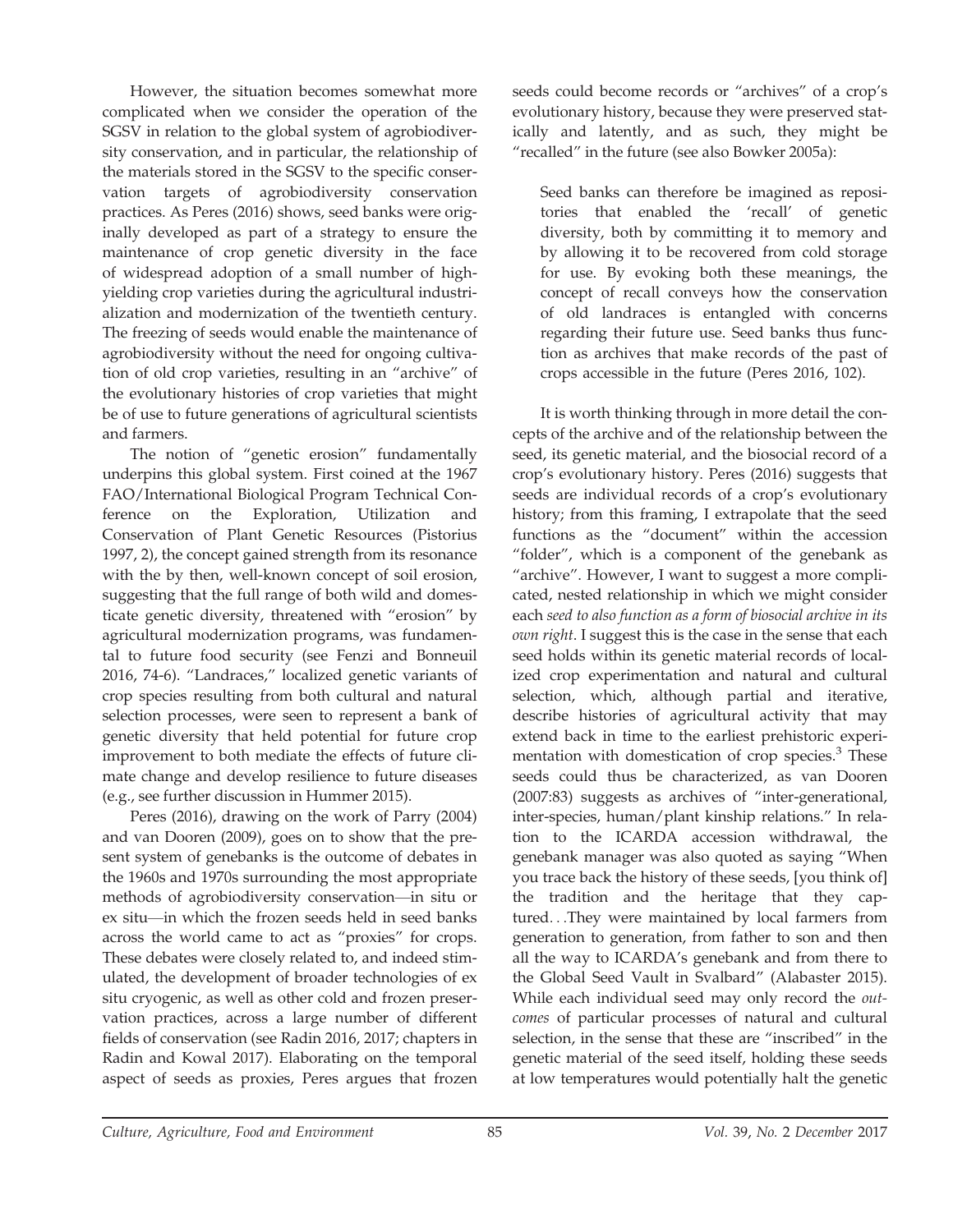erosion that might occur in situ through a combination of natural and cultural processes. Thus, the cumulative (meta-)archive of the SGSV conserves not only genetic agrobiodiversity, but also individual archives (seeds) that contain a series of specific biological–historical accounts (genes) of multispecies biosocial relations.

If the nature of the SGSV is complicated by this articulation of a more intricate, nested relationship of document to folder to archive, it is even further complicated by its relationship with time, and with the forms of diversity it holds in its repository. In freezing crop seeds as archives that map global genetic diversity from different points in time, each of which contains echoes or fragments of the diversity of past multispecies biosocial processes, the SGSV intervenes in the normative, entropic decay of diversity, "banking" a record of past and present genetic diversity in frozen, arrested time. As in Radin's (2013) account of frozen blood and tissue samples discussed earlier, the values of these collections are banked as latent values that are only to be realized at some future moment in time. In conjunction with ongoing processes of in situ agrobiodiversity maintenance, themselves subject to continuing processes of natural and cultural selection that alter contemporary global agrobiodiversity, the vault's collection reverses the entropic process of diversity decay by increasing global crop genetic diversity. It does this because in situ conservation (working through time) goes on producing other, new forms of agrobiodiversity while ex situ conservation (working through frozen time) maintains older diversity into the future, thus increasing global diversity overall (see Figure 4).

The Crop Trust suggests that "the Vault is the ultimate insurance policy for the world's food supply, offering options for future generations to overcome the challenges of climate change and population growth. It will secure, for centuries, millions of seeds representing every important crop variety available in the world today. It is the final back up" (Crop Trust 2016a). But the notion of a "backup" here, which implies that duplicate accessions remain (biologically and socially) functionally equivalent, belies the complicated biosociotechnical and discursive shifts that occur within the repository, which, along with the possibility of further genetic changes within cold storage (e.g., Soleri and Smith 1999), mean that that which is deposited is fundamentally transformed by the process, creating something significantly different in ex situ conservation when compared to that which is conserved in situ. In this sense, the operations of the SGSV seem to hold much in common with other archives, where the materials contained are reconfigured and acquire new forms of significance through their archival deposition (e.g., Stoler 2009). They also have in common the idea of the archive as a place in which different forms of relations are ordered and shaped, and which in turn shape and order the worlds to which these archives refer (e.g., Bennett et al. 2017; Bowker 2005a; Joyce 1999). As such, the SGSV as meta-archive also constitutes its own biosocial record of specific, historically embedded, neoliberal practices of multispecies relationships, that is, the attempts to mediate modernized agriculture through ex situ conservation that emerged in the latter part of the twentieth century. This, in turn, contributes to the accumulation of forms of biocapital by SGSV that

#### Figure 4.

Diagrammatic depictions of (left) the normative entropic view of the relationship between biological diversity and time, and (right) the accumulation of diversity as banked biocapital produced in the work of the SGSV. Author's elaboration.

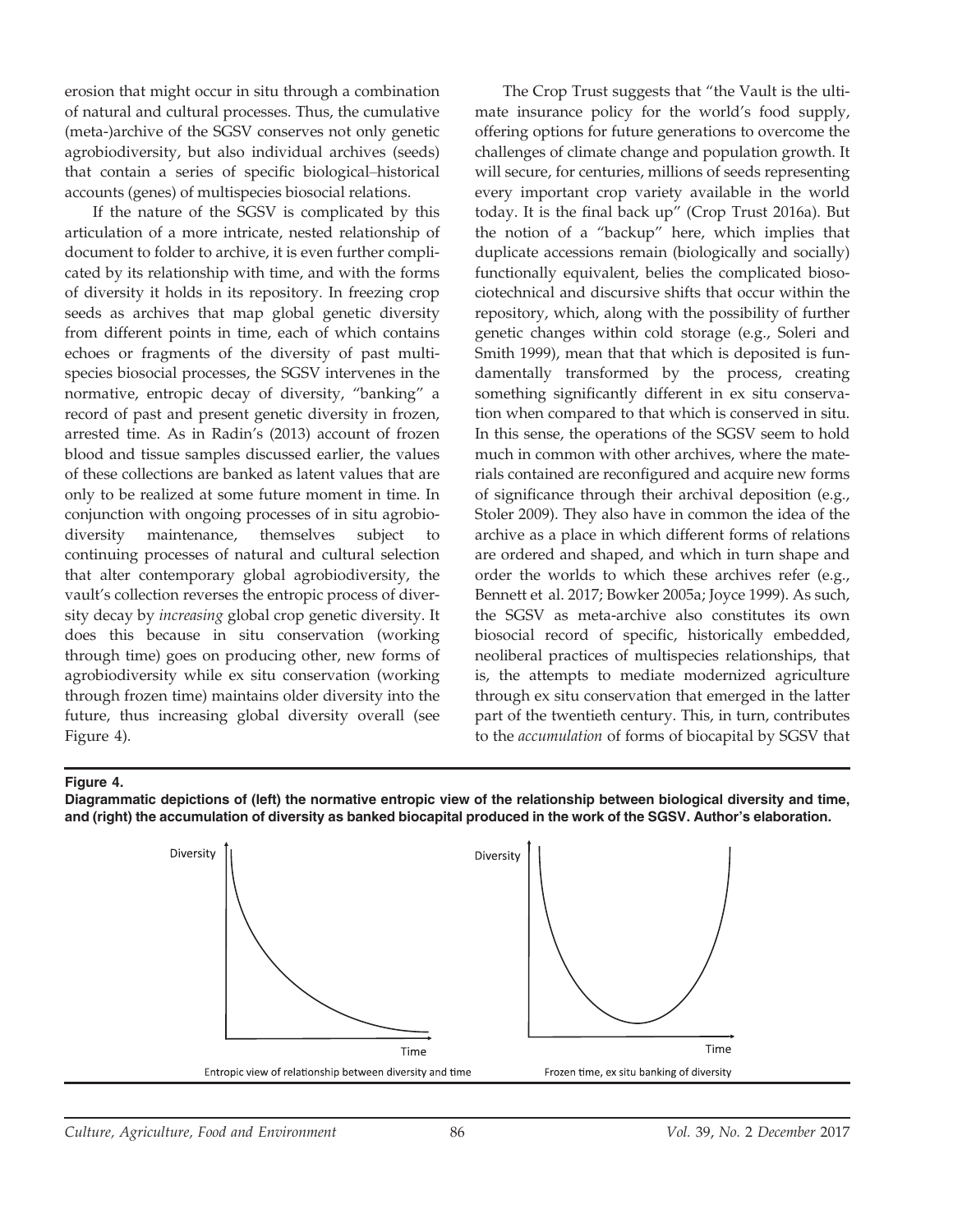are different to those values that accrue within the national and regional genebanks providing their "duplicate" samples to the SGSV. These biocultural values draw not only on the added prestige derived from belonging to the "global" seed vault—as part of the "final" backup—and from the specific stories (e.g., the Syrian withdrawal) associated with objects contained within it, but also, through processes of genetic shift, to the addition of novel forms of biodiversity to the frozen, latent life contained within its archive. If the metaphor of a "backup" is only partially accurate, then its designation as a "bank" in this process of the creation and accumulation of new forms of biocapital seems far more apposite (see also Bowker 2000, 2005b).

It is perhaps no coincidence that the conservation target of such activity is the seed. It acts here both as physical container for genetic material and as poignant symbol of latent potential and hope in securing uncertain futures. By intervening directly in "natural" processes of entropic diversity decay and providing "fail-safe" protection for "one of the most important natural resources on earth" (Crop Trust 2016b), the SGSV offers "options" to future generations in responding to climate and population change.

The power of seed can be explosive, not just because it can force its way through rock-hard soil to reach the sunlight, but also because it is at the center of many political processes. The rights relating to the genetic material of plants, animals, and microorganisms have been a key issue of contention between industrial and developing countries (Statsbygg 2008, 8).

Hage (2003) discusses the state's capacity to distribute hope as a form of governmental power. Similarly, in offering a sense of hope and security against uncertain global futures, agrobiodiversity banking is also a practice that is caught up in processes of the generation and differential distribution of forms of power. The biopolitical concerns articulated in these processes contribute to the management of risk and uncertainty by establishing certain frameworks for intervening in, and shaping, the future through the maintenance of a "bank" of genetic materials that might form the basis for future crop experimentation, and thus future forms of life. While the global system (of which the SGSV is a part) is one in which there are significant regulatory frameworks for the sharing of plant genetic resources for food and agriculture, it is

nonetheless one in which the authority to determine access to those resources is vested in national governments. Here, this global system's objective to conserve a universal, biosocial archive for humanity is disrupted by issues of national sovereignty in ways that echo those of other international conservation instruments, such as the UNESCO World Heritage List (e.g., see Harrison 2013; Meskell 2014).

## Conclusion

In commenting on what they term the recent "hope boom" in anthropology, Kleist and Jansen (2016) suggest that the current, accelerating interest in the topic reflects an increasing global sense of crisis, insecurity, and uncertainty. Importantly, they note that hope arises from, and creates, specific dispositions toward the future; that specific formations of hope constitute discrete forms of temporal reasoning. Similarly, Appadurai (2013) has suggested that the politics of hope forms the foundation for an anthropology of the future. In the work of the SGSV, we see specific forms of hope and security generated through practices of banking genetic diversity, in response to conditions of future global uncertainties regarding climate and population. This work produces new possible futures through intervening directly in what might be perceived to be a normative, entropic process of biological diversity loss, providing components for future agricultural innovation. The SGSV is perceived to both bank existing forms of biocultural diversity—this diversity being itself a biosocial archive of millennia of cultural and natural experimentation—and accumulate the results of slow processes of genetic shift that might also produce new, innovative forms of future crop diversity and hence future human life. The forms that its biocapital takes are thus both genetic and biosocial. An exploration of the specific temporal dispositions generated in and through the work of SGSV points toward the heterogeneity of the future worlds that biodiversity conservation practices of different kinds produce, and the value of developing a more nuanced and comparative approach to diversity conservation practices more generally.

## Acknowledgments

I thank Trinidad Rico, Kathryn Lafrenz Samuels, three anonymous reviewers, and Stephanie Paladino for comments on earlier versions of this manuscript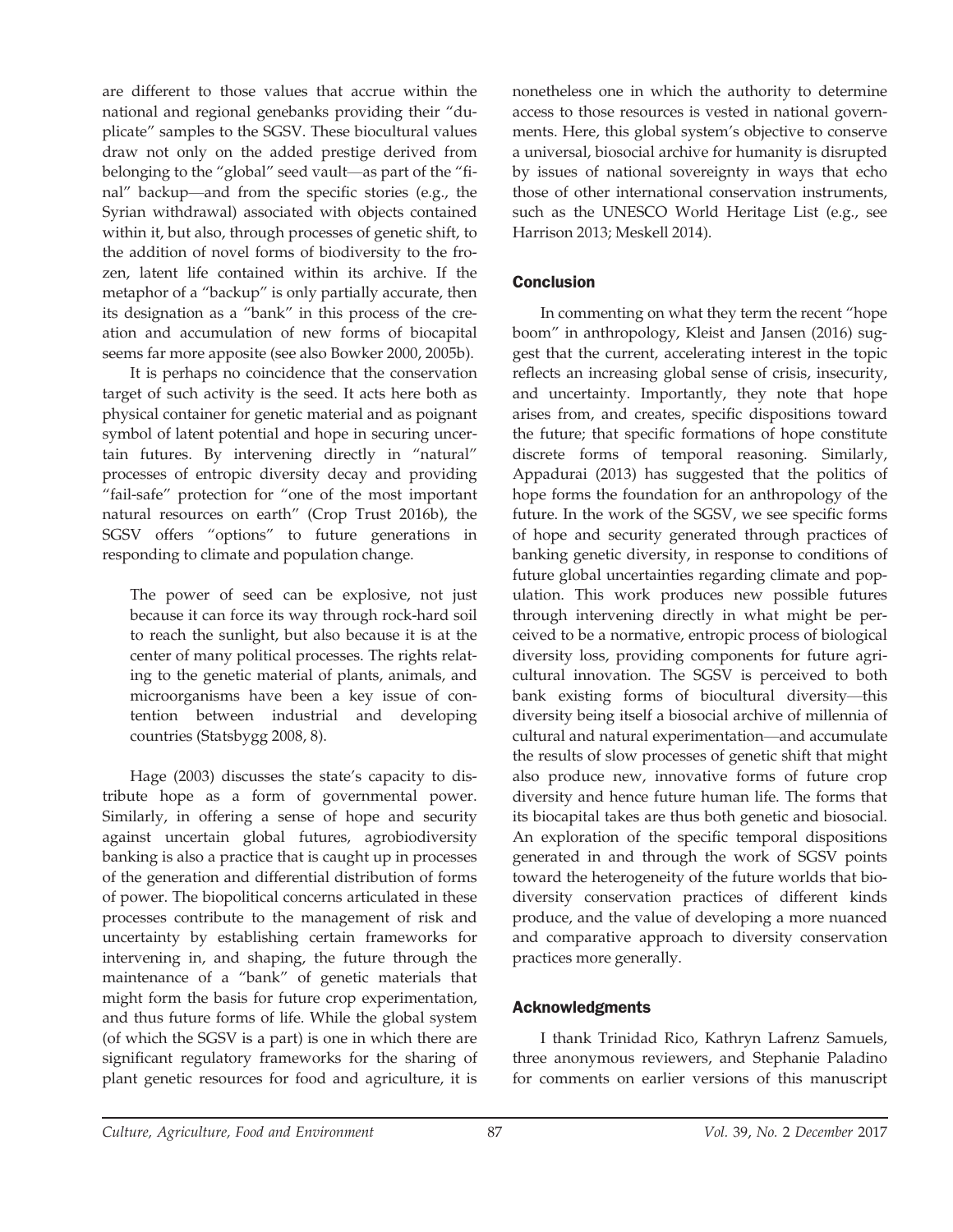that helped me make significant improvements to its arguments. The research presented in this article draws on field visits, interviews, and ongoing collaborations with SGSV and NordGen staff undertaken by the author and Sefryn Penrose as part of a broader comparative study of natural and cultural diversity conservation practices, one of four major areas of thematic foci for the Heritage Futures research program. Heritage Futures is funded by an Arts and Humanities Research Council (AHRC) "Care for the Future: Thinking Forward through the Past" Theme Large Grant (AH/M004376/1), awarded to Rodney Harrison (principal investigator), Caitlin DeSilvey, Cornelius Holtorf, Sharon Macdonald (co-investigators), Antony Lyons (senior creative fellow), and Nadia Bartolini, Sarah May, Jennie Morgan, and Sefryn Penrose (postdoctoral researchers), and assisted by Esther Breithoff (postdoctoral researcher) and Hannah Williams. It receives generous additional support from its host universities and partner organizations. See www.heritage-futures. org for further information.

#### **Notes**

- 1. Biocapital is defined simply here, following Helmreich (2008), as the surplus values generated by the commodification and circulation of forms of biological life within economic systems. Helmreich points out, however, that biocapital is understood and deployed in a number of different ways by scholars across science studies and itself may manifest in a range of different forms, as parts of different sociomaterial assemblages.
- 2. In May 2017, it was reported by a number of media outlets that climate change-induced melting of permafrost had caused major flooding and damage to the entrance chamber to the SGSV. A joint statement issued by The Royal Norwegian Ministry of Agriculture and Food, the Crop Trust, and NordGen on May 21, 2017, noted that while no damage had been done to the facility, measures would be taken to further secure the vault against future water ingress. Sefryn Penrose wrote about the incident and what these global fluctuations in water and ice mean for SGSV's mission to secure diverse futures on our website at https://heritage-futures.org/is-it-doomsday-yet/
- 3. For a summary of recent approaches to plant domestication studies and their implications, see Larson et al. 2014 and Boivin et al. 2016.

#### References

Alabaster, Olivia. 2015. "Syrian civil war: Svalbard 'doomsday' seeds transferred to Lebanon to preserve Syria's crop heritage". The Independent Newspaper, 10th October 2015, accessed August 15, 2016, http://www.independent.co.uk/news/world/middle-east/ syrian-civil-war-svalbard-doomsday-seeds-transferred-to-lebanonto-preserve-syrias-crop-heritage-a6689421.html

Appadurai, Arjun. 2013. The Future as a Cultural Fact. London: Verso.

Beck, Ulrich. 1992. Risk Society: Towards a New Modernity. London: SAGE.

- Bennett, Tony. 2004. Pasts beyond Memory: Evolution, Museums, Colonialism. London and New York: Routledge.
- Bennett, Tony, Fiona Cameron, Nélia Dias, Ben Dibley, Rodney Harrison, Ira Jacknis, and Conal McCarthy. 2017. Collecting, Ordering, Governing: Anthropology, Museums and Liberal Government. Durham and New York: Duke University Press.
- Boivin, Nicole L., Melinda A. Zeder, Dorian Q. Fuller, Alison Crowther, Greger Larson, Jon M. Erlandson, Tim Denham, and Michael D. Petraglia. 2016. "Ecological Consequences of Human Niche Construction: Examining Long-term Anthropogenic Shaping of Global Species Distributions." Proceedings of the National Academy of Sciences 113(23): 6388–96. Crowther, Greger Larson, Jon M. Erlandson, Tim Denham, and<br>Michael D. Petraglia. 2016. "Ecological Consequences of Human<br>Niche Construction: Examining Long-term Anthropogenic<br>Shaping of Global Species Distributions." Proce
- Bowker, Geoffrey C. 2000. "Biodiversity Datadiversity." Social Studies
- of Science 30: 643–84.<br>——. 2005a. Memory Practices in the Sciences. Cambridge, M.A.: MIT Press.
- Niche Construction: Examining Long-term Anthropogenic<br>
Shaping of Global Species Distributions." Proceedings of the<br>
National Academy of Sciences 113(23): 6388–96.<br>
Bowker, Geoffrey C. 2000. "Biodiversity Datadiversity." S Assemblages: Technology, Politics and Ethics as Anthropological Problems, edited by A. Ong, and S. J. Collier. Cambridge, M.A: Blackwell.
- Crop Trust. 2016a. "Svalbard Global Seed Vault". accessed August 15, 2016, https://www.croptrust.org/what-we-do/svalbardglobal-seed-vault/
- Crop Trust. 2016b. "FAQ About the Seed Vault". accessed August 15, 2016, https://www.croptrust.org/what-we-do/svalbard-globalseed-vault/faq-about-the-vault/
- van Dooren, Thom. 2007. ""Terminated Seed: Death, Proprietary Kinship and the Production of (Bio)Wealth". w Science as Culture 16(1): 71–94. global-seed-vault/<br>Crop Trust. 2016b. "FAQ About the Seed Vault". accessed August 15,<br>2016, https://www.croptrust.org/what-we-do/svalbard-global-<br>seed-vault/faq-about-the-vault/<br>van Dooren, Thom. 2007. ""Terminated Seed: D
- Agricultural Diversity." Science as Culture 18(4): 373–95.
- Fenzi, Marianna, and Christophe Bonneuil. 2016. "From "Genetic Resources" to "Ecosystems Services": A Century of Science and Global Policies for Agrobiodiversity Conservation." Culture, Agriculture, Food and Environment 38(2): 72–83.
- Fowler, Cary. 2008. The Svalbard Global Seed Vault: Securing the Future of Agriculture. The Global Crop Trust.
- Giddens, Anthony. 1991. Modernity and Self-Identity: Self and Society in the Late Modern Age. Cambridge: Polity Press.
- Government of Norway. 2015. "Svalbard Global Seed Vault: More about the physical plant". Last updated February 23, 2015, https://www.regjeringen.no/en/topics/food-fisheries-and-agric ulture/landbruk/svalbard-global-seed-vault/mer-om-det-fysiskeanlegget/id2365142/ https://www.regjeringen.no/en/topics/food-fisheries-and-agric<br>ulture/landbruk/svalbard-global-seed-vault/mer-om-det-fysiske-<br>anlegget/id2365142/<br>Hage, Ghassan. 2003. Against Paranoid Nationalism. Searching for Hope<br>in a Sh
- Hage, Ghassan. 2003. Against Paranoid Nationalism. Searching for Hope in a Shrinking Society. Annandale: Pluto Press.
- Harrison, Rodney. 2013. Heritage: Critical Approaches. Abingdon and New York: Routledge.

an Ontological Politics of Heritage in the Age of Anthropocene." Heritage and Society 8(1): 24–42. Hage, Ghassan. 2003. Against Paranoid Nationalism. Searching for Hope<br>
in a Shrinking Society. Annandale: Pluto Press.<br>
Harrison, Rodney. 2013. Heritage: Critical Approaches. Abingdon and<br>
New York: Routledge.<br>
- 2015. "Be

Endangerment Sensibility." In Endangerment, Biodiversity and Culture, edited by F. Vidal, and N. Dias, 195–217. Abingdon and New York: Routledge.

Harrison, Rodney, Nadia Bartolini, Caitlin DeSilvey, Cornelius Holtorf, Antony Lyons, Sharon Macdonald, Sarah May, Jennie Morgan, and Sefryn Penrose. 2016. "Heritage Futures." Archaeology International 19: 68–72.